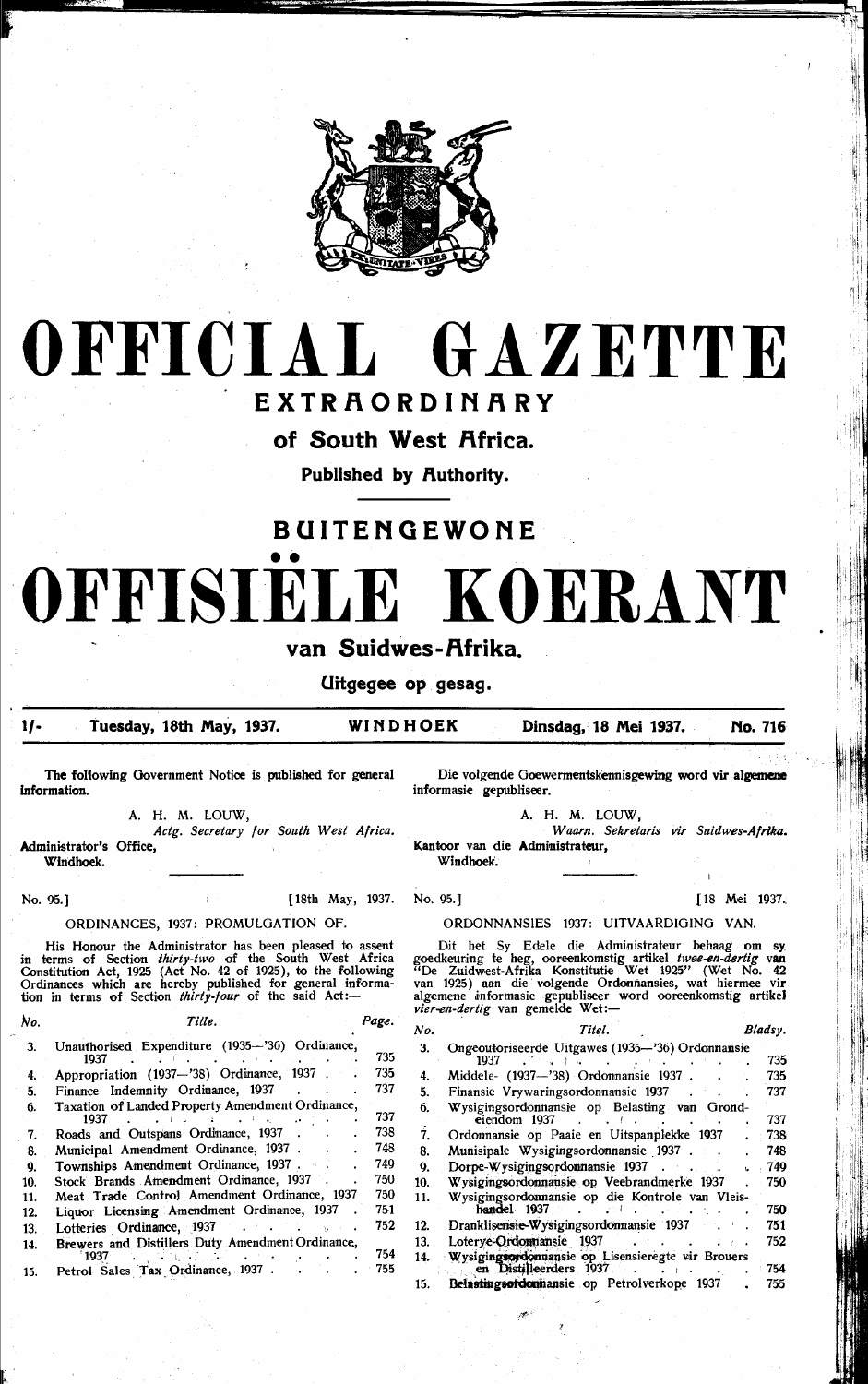7. Every subscriber to any unauthorised lottery may by action in any competent court recover from any person or action in any competent court recover from any person or<br>persons managing or conducting or beneficially interested in<br>any such lottery, or from any one of such persons, or from<br>any person who shall have received his subscr before such action is brought.

8. No transfer, delivery or alienation of any prize shall<br>be claimable by any subscriber to any unauthorised lottery in<br>any legal proceedings, nor shall transfer of any immovable<br>property won as a prize be lawful or be per

9. This Ordinance may be cited for all purposes as the Lotteries Ordinance, 1937.

No. 14 of 1937.1

 $\frac{1}{2}$ 

 $\begin{array}{c} 1 \\ 1 \\ 2 \end{array}$ 

## **ORDINANCE**

To provide for the amendment of the law relating to the payment of licence duty by brewers of beer.

> (Assented to 13th May, 1937.) (English text signed by the Administrator.)

BE IT ORDAINED by the Legislative Assembly for the Territory of South' West Africa as follows:-

1. In this Ordinance the expression "the principal Pro-<br>clamation" shall mean the Brewers and Distillers Licences<br>Duty Proclamation, 1924 (Proclamation No. 3 of 1924), as<br>amended by the Brewers and Distillers Licences Duty

2. Paragraph (a) of section one of the principal Pro-<br>clamation is hereby repealed and the following new paragraph substituted therefor:—

Every brewer of beer shall take out an annual licence, which shall be obtainable from the Secretary for the Territory, and shall cease and determine on the thirty-first day of December next  $"$ (a) I. after issue.

> The amount payable on such licence shall be one pound.

> Notwithstanding anything contained in the Liquor<br>Licensing Proclamation, 1920 (Proclamation No. 6<br>of 1920), as amended from time to time, it shall not or 1920), as amended from time to time, it shall not<br>be necessary for a brewer to obtain any further<br>licence for the purpose of selling beer manu-<br>factured by him to holders of licences under the<br>aforesaid Proclamation, bu public.

II. Every brewer of beer, who is duly licensed in terms of sub-paragraph  $(1)$  hereof, shall be entitled as of right to obtain annually a Special Brewers Wholesale Licence, on making written application to the Secretary f

The amount payable on such licence shall be<br>five pounds, and the said licence shall determine provided that when such a facts have the same in the thirty-first day of March next after issue:<br>Provided that when such licence expires not more<br>than six months after the issue thereof the said<br>licence fee shall be reduce

The said licence shall entitle the brewer to sell or supply the product of his manufacture, as from the<br>place of his manufacture, but, except as herein-<br>after provided, not from any depot situated else-<br>where, to the general public, in quantities of not<br>less than five gal if in bottle.

7. Elkeen wat tot enige ongemagtigde lotery bydra kan 7. Elkeen wat tot enige ongemagtigde lotery bydra kan deur regsaak in enige bevoegde hof van enige persoon of persoon vat sodanige lotery beheer of bestuur of daarin wins-<br>gewende belang het of van enigeen van sodanige per danige regsaak ingestel word, al dan nie.

8. Geen oordrag, oorhandiging of vervreemding van enige<br>prys kan deur iemand wat tot enige ongemagtigde lotery<br>bygedra het, in enige regsaak gevorder word nie, nog is<br>die oordrag van enige vaste eiendom wat as prys gewen i bied toegelaat word; met dien verstande egter, dat iemand<br>wat tot sodanige lotery bygedra het en wat enige prys gewen<br>en werklik ontvang het, nie versoek kan word om dit of<br>die waarde daarvan terug te gee of te herstel nie

9. Hierdie Ordonnansie kan vir alle doeleindes aangehaal word as die Loterye-Ordonnansie 1937.

No. 14 van 1937.]

 $\overline{1}$ 

 $\sim$  $\cdot$ 

 $\ddot{\phantom{a}}$ 

C,

# **ORDONNANSIE**

Om voorsiening te maak vir die wysiging van die wet aan-<br>gaande die betaling van lisensieregte deur brouers van<br>bier.

### (Goedgekeur 13 Mei 1937.)

(Engelse teks deur die Administrateur geteken.)

DIT WORD VERORDEN deur die Wetgewende Vergadering van die Gebied Suidwes-Afrika as volg:-

1. In hierdie Ordonnansie beteken die uitdrukking "die toofproklamasie" die "Brouwers en Distilleerders Licentie Belasting Proklamatie 1924" (Proklamasie No. 3 van 1924), Londoning Constantine 1924 (Proklamask NO. 3 Van 1924),<br>soos gewysig by die Brouers en Distilleerders Lisensie Be-<br>lasting Wysigingsordonnansie 1935 (Ordonnansie No. 9 van  $1935$ ).

2. Paragraaf (a) van artikel een van die hoofproklamasie word hierby herroep en deur die volgende nuwe paragraaf vervang

"(a) I. Iedere bierbrouwer moet een jaarlikse licentie uitnemen welke te verkrijgen is bij de Sekretaris voor Zuidwest-Afrika en welke ophouden en eindigen zal op de een-en-dertigste dag van December eerstkomende na uitrei

Het bedrag betaalbaar op zodanige licentie is een pond.

Ondanks enigiets vervat in de Dranklicentie Pro-<br>klamatie 1920 (Proklamatie No. 6 van 1920), zoals<br>van tijd tot tijd gewijzigd, zal het niet nodig zijn van tijd tot tijd gewijzigd, zal het niet noaig zijn<br>voor een brouwer om een verdere licentie te<br>verkrijgen voor het verkoop van bier, door hem<br>gebrouwen, aan licentiehouders krachtens genoemde<br>Proklamatie, doch behalve zo

Iedere bierbrouwer, die behoorlik gelicentieert is<br>krachtens subparagraaf (I) hiervan, heeft het recht<br>om jaarliks een speciale Brouwersgroothandellicentie П. te verkrijgen op geschreven aanzoek bij de Sekre-<br>taris voor het Gebied.

tails voor het Gebied.<br>
Het bedrag betaalbaar op zodanige licentie is<br>
vijf pond, en genoemde licentie eindigt op de een-<br>
een-dertigste dag van Maart eerskomende na uit-<br>
reiking: Met dien verstande dat indien zodanige<br>
l

Zodanige licentie geeft de brouwer het recht om Locality the product the present we be the product that the plants<br>van vervaardiging, doch, behalve zoals hierna be-<br>paald, niet vanaf enige dépôt op een andere plaats<br>gelegen, aan de algemene publiek te verkopen of<br>versch communism, in nonverturement van minstens vijf<br>gallon indien in vaten, of twee gallon indien in<br>flessen.